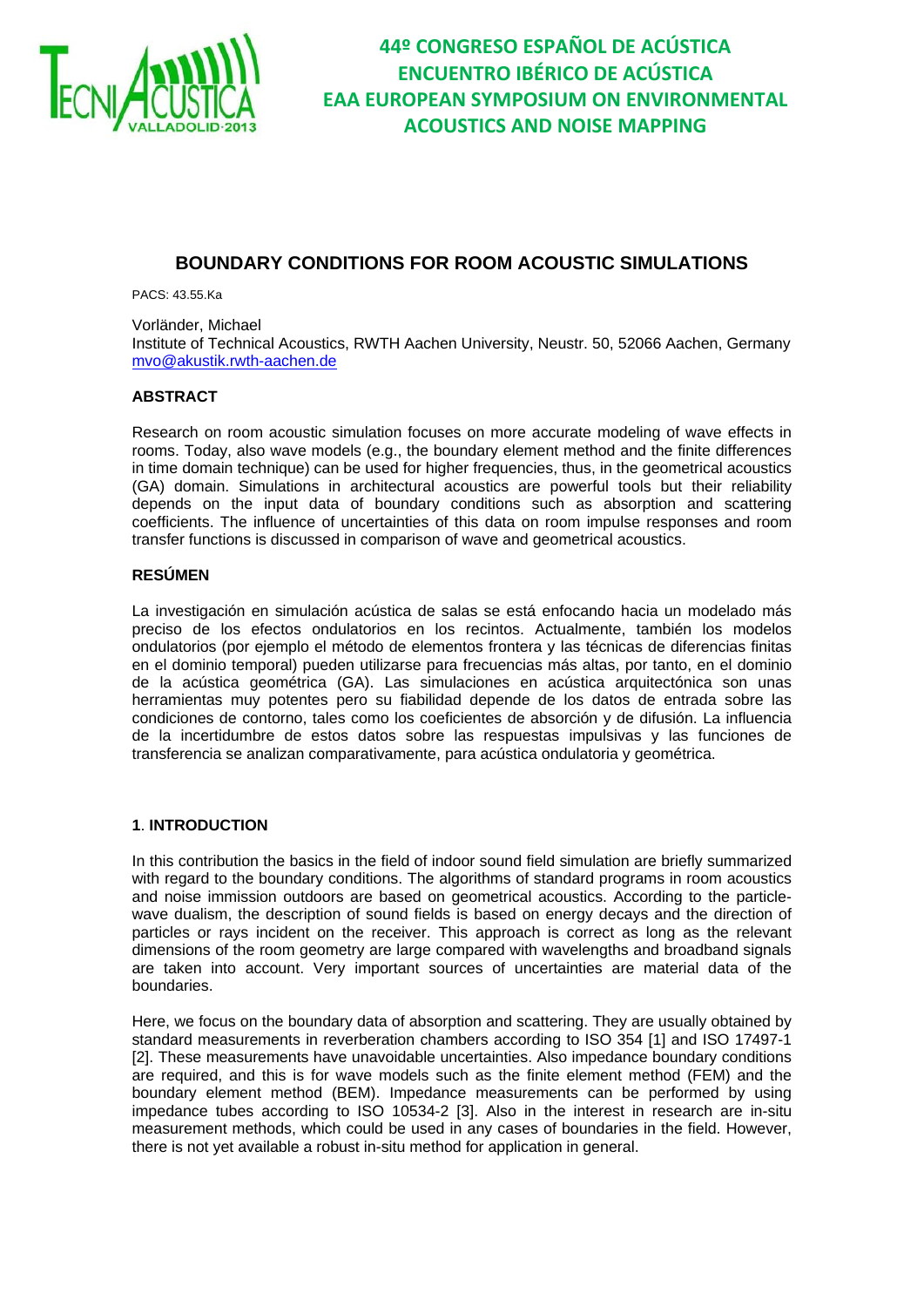

### **2. BOUNDARY CONDITIONS IN GEOMETRICAL ACOUSTICS**

In geometrical acoustics the two basic models of geometrical sound propagation, ray tracing and image sources, are used. It is important to highlight the differences: Ray tracing describes a stochastic process of particle radiation and detection. This concept is based on energy propagation while the phases are only included in the delay between radiation and detection. In contrast, image sources are geometrically constructed sources which correspond to specular paths of sound rays. Worth mentioning is that image sources can be also constructed by using rays, beams or cones, via a kind of "tracing". Nevertheless these models are still "image source models". The fundamental difference between image sources and ray tracing is the way contributions in impulse responses are calculated. Ray tracing only yields impulse response low-resolution data like envelopes in spectral and time domains (Fig.1). Image sources in the classical algorithm or constructed via tracing rays, beams, cones, etc., may be used for an exact construction of amplitude and delay of reflections.



Figure 1. Fundamental energy impulse response computed by using image sources (detailed response) and ray tracing (histogram). (from [4])

The consequence is that post-processing to obtain binaural impulser responses can be done straightforward with image sources but not with ray tracing or similar techniques of articificial reverberation processing. The most simple approach is an omnidirectional reverberation with stochastic interaural phases. In specific situations, however, this approach fails because it cannot give a certain directional impression in its spectral and temporal features. This, for example might occur, in room with localized absorption, or in coupled spaces ehere the late reverberation basically comes through a well-localized aperture.

The boundary conditions are crucial at the point where the transition from image source to ray tracing is concerned. This typically is related to problems of calculation time and choice of a low-order image source model. And it depends strongly on the amouint of scattering, as explained in the next section.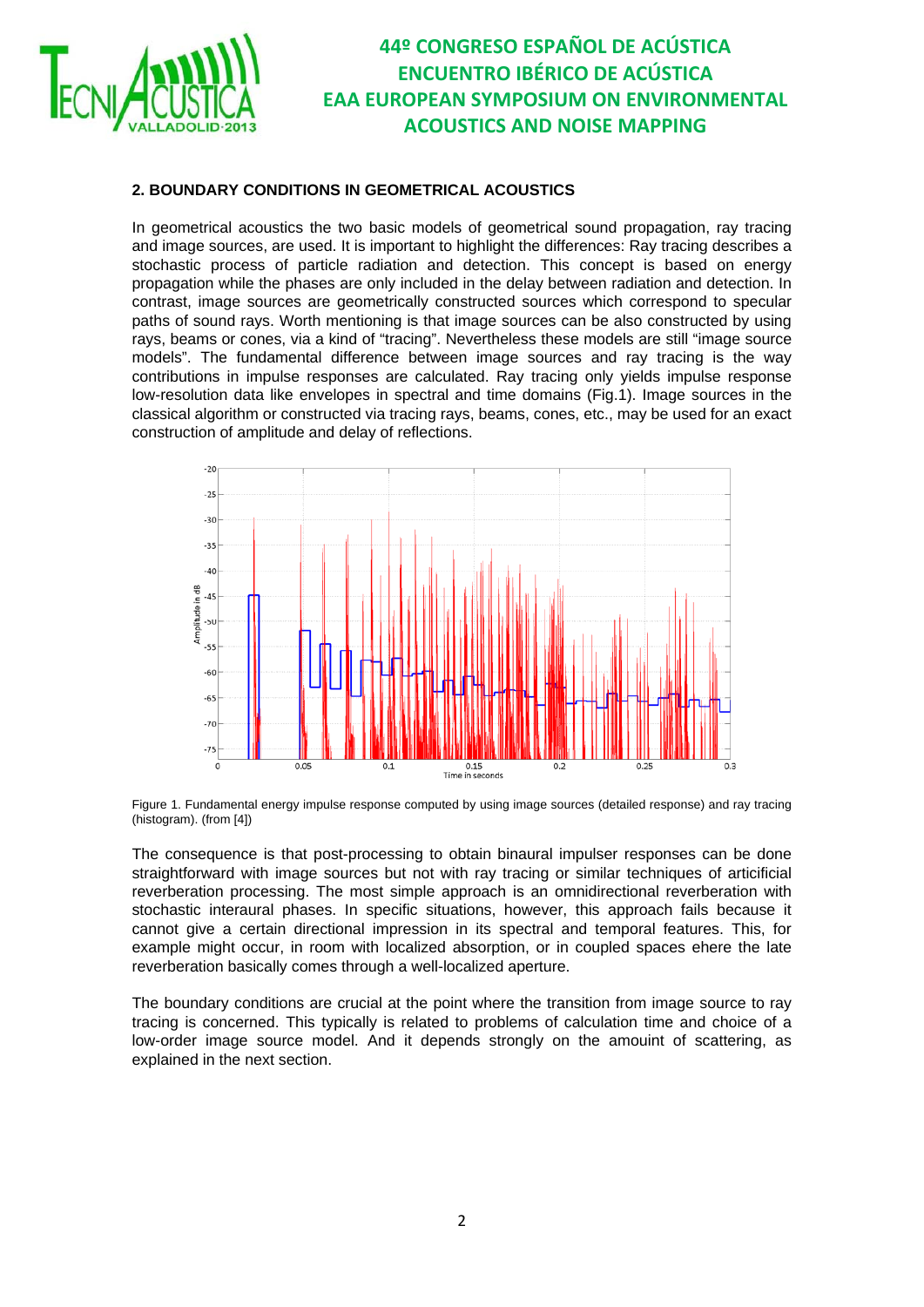

#### **2.1 Upper time limit for image sources**

In room acoustic software the transition order of the early to late simulation part must be chosen. The early part calculated by using image sources is typically more exact. The rule of thumb that after the third reflection order the scattering processes dominate the impulse response, can be confirmed in case of a mean boundary scattering coefficient of 25%, as illustrated in fig. 2. Thus, according to the mean scattering coefficient the transition order can be chosen safely.



Figure 2. Ray tracing simulations for determination of specular and scattered energy for various mean scattering coefficients.

Fortunately, the precision of scattering coefficients does not need to be high. In listening tests with variation of the mean scattering coefficient, test subjects can't distinguish very well between variations of the scattering component, as long as there is scattering at all [5]. This, however, needs a more quantitative approach and more focused research.

#### **2.2 Lower frequency limit for image sources**

Boundary conditions for image source algorithms have been investigated in several studies. This aspect is very important as it is related to the strong early reflections and thus to significant contributions to perception. This problem is usually focused on the angle-dependence, on the necessity of the inclusion of spherical wave effects, and on the relevance of complex data of refection factors and/or impedance data [6, 7, 8].

For rectangular rooms of variable proportions the image source model provides an acceptable approximation of the sound field as long as frequency and angle-dependent complex reflection factors are applied [9]. The errors in narrow bands are typically small in the frequency range above twice the Schroeder frequency. It is important to mention that the low frequency limit depends on the room shape, as illustrated in fig. 3. The more the room differs from normal proportions to flat or long shapes, the errors get larger.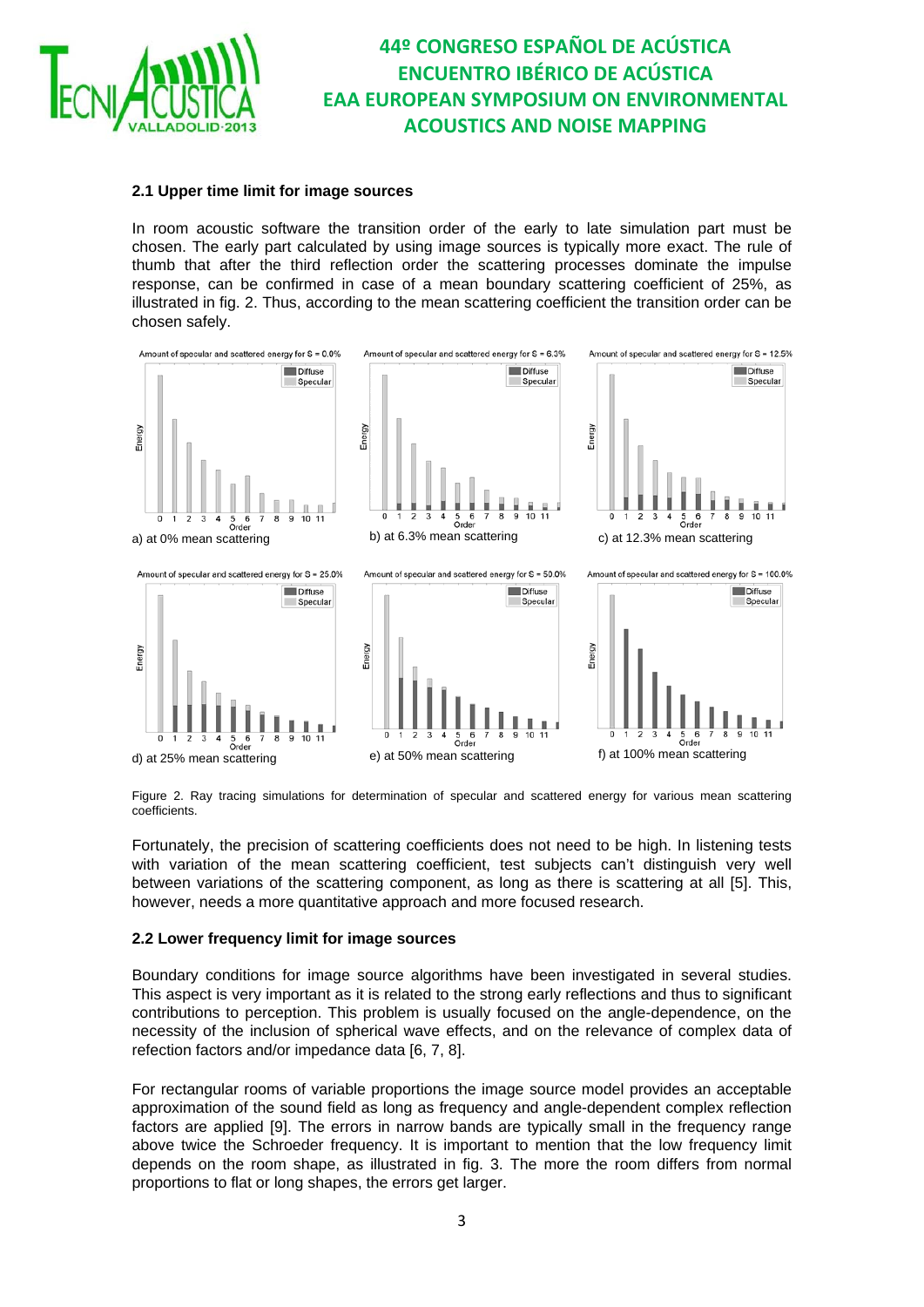



Figure 3. Room transfer functions calculated by using the image source model and FEM [9]

### 3. ARE WAVE MODELS BETTER?

As discussed by Pelzer et al. in [10] the correct input data for simulations is usually a crucial point and source of uncertainties. To avoid ambiguities in the identification of weak points of a simulation, the input data has been gathered in detailed and independent measurements and calculations. This has put the focus on the actual simulation algorithms themselves. The results showed that a combination of FEM and GA based techniques provides reliable results and bears comparison with real world measurements. This conclusion could be verified in preliminary listening tests, which indicated a very promising agreement between auralizations with measured and with simulated binaural impulse responses using the presented software  $[10]$ .

When it comes to problem with non-perfectly controlled boundary condition, such as in a vehicle compartment. larger differences must be expected [11]. Aretz shows in his dissertation [12] that this part is in fact the biggest problem in acoustic engineering and sound design. Layered materials as used in a car seat, or the compelx structure of the dashboard with all its ventilation openings sets a very big demand for having better tools material characterization.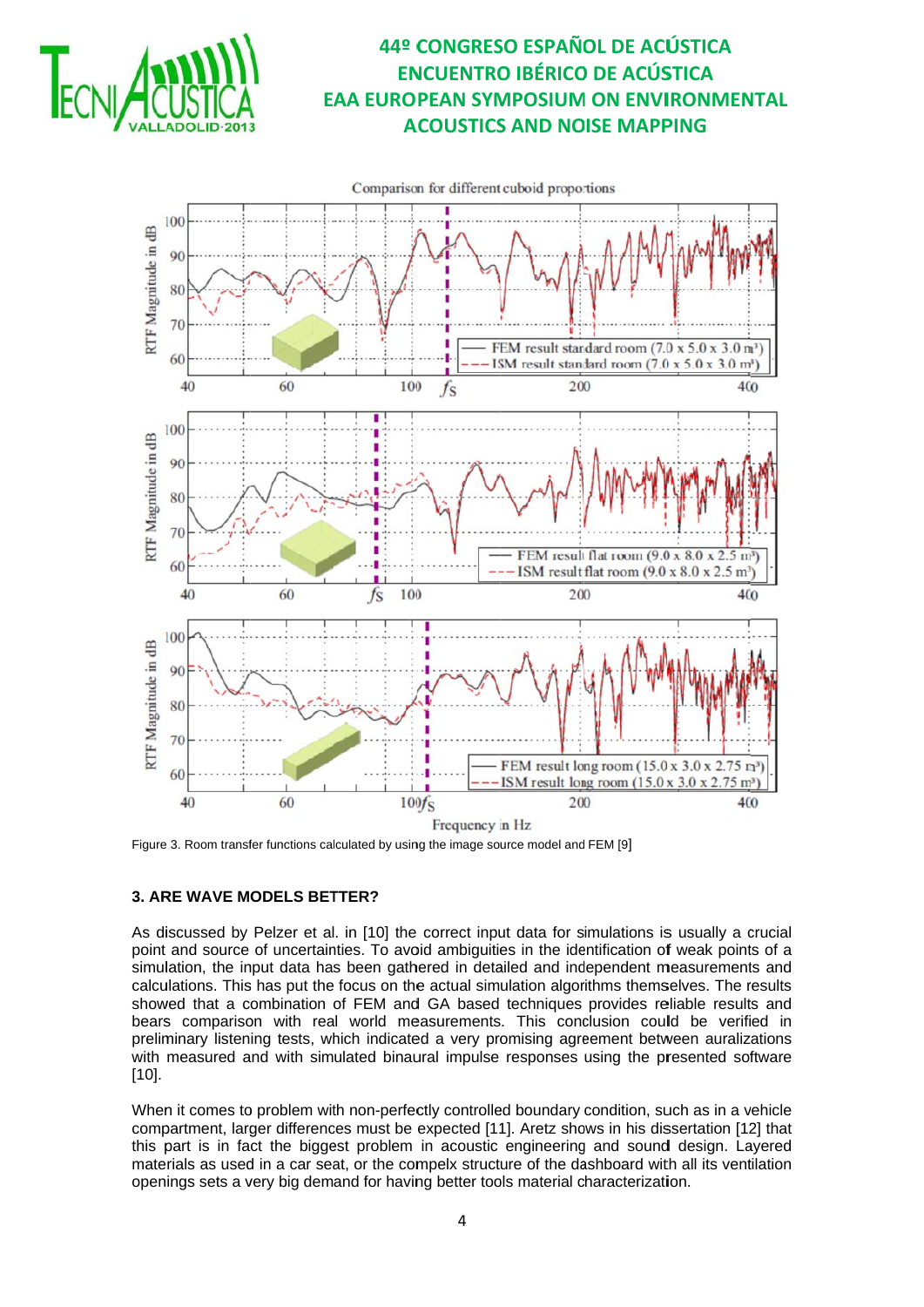





Figure 4. CAD models from car industry and their transformation into acousrtic models for the low frequency part (left) and the high frequency part, from [12]



Figure 5. Comparison of simulated and measured frequency response in the passenger cabin, from [12]